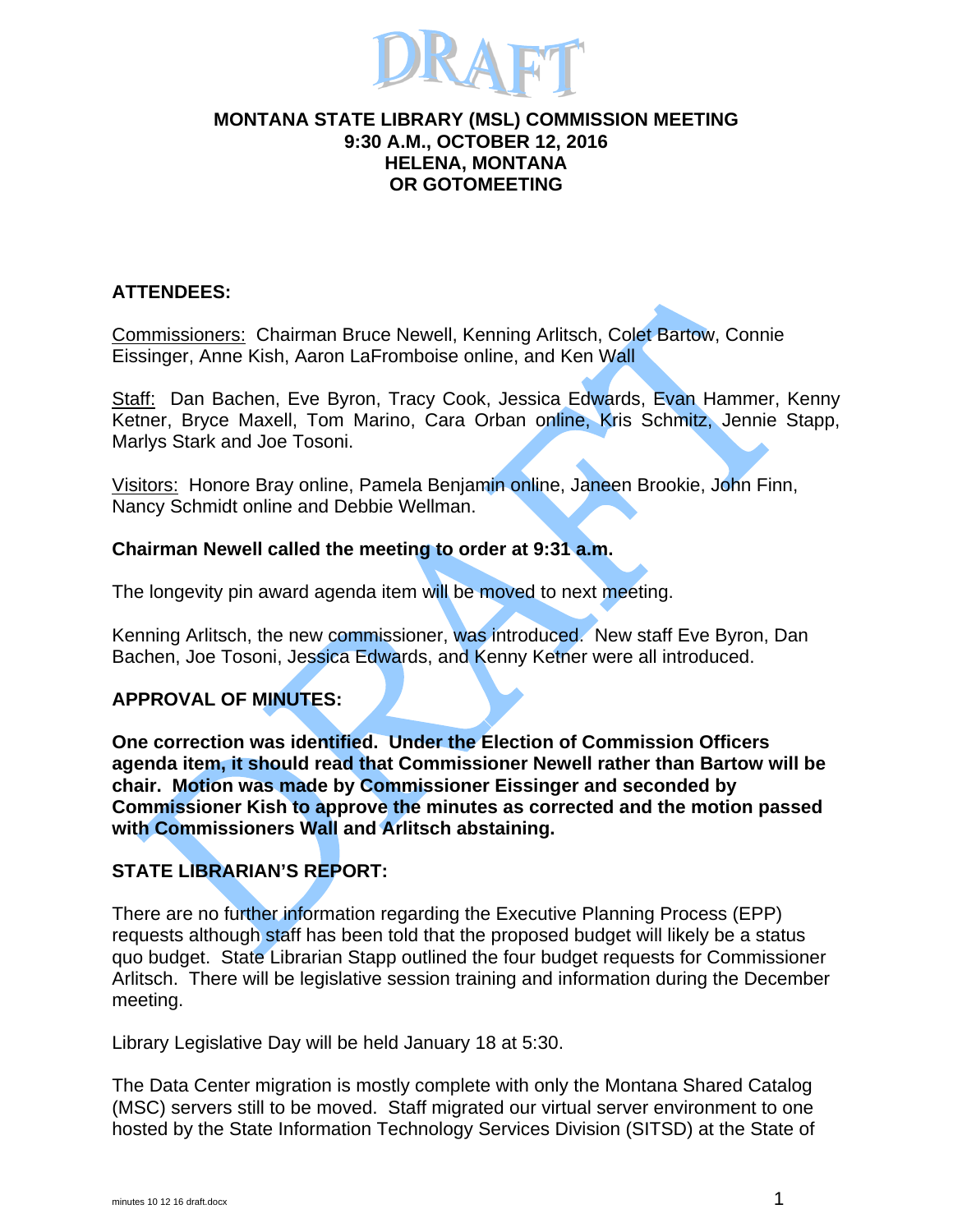

Montana Data Center. Staff is now working to migrate the physical MSC server to the floor of the data center. Staff will continue to analyze if virtual or physical or hosted methods will be better in the future for MSC. MSL has procured 80 terabytes of storage capacity in the new data center architecture. The website performance has improved for data heavy web pages with the new environment. MSL might receive some credit back for the machinery and might surplus some to make available to Helena College. The physical space will be used as Cindy's staging area and the generator will probably not be maintained. Staff are starting to explore sharing data with other agencies.

The physical space re-evaluation is constantly ongoing. Fish Wildlife and Parks (FWP) are moving out after the first of the year and the physical collection continues to shrink. After November 1, the photo interpreters space will be utilized by legislative services for a few months but discussion with the budget office on how the rent will be managed have not been finalized.

Government Printing Office members were here for the 50<sup>th</sup> anniversary of the federal document depository at MSL. MSL received a plaque for our service.

ESRI managed services costs continue to go down but some of the saving will go to offset migrating fees that weren't planned. MSL negotiated a contract involving 20 agencies and SITSD included those charges in cost projections to the Governor's Office for the coming biennium.

#### **FY'17 FIRST QUARTER FISCAL REPORT:**

In August, the Commission was presented with the startup budget. The first quarter report brings in roll over grant and funds and includes all the other changes and adaptations necessary for the many funds that MSL manages.

#### **Motion was made by Commissioner Wall and seconded by Commissioner Bartow to approve the report as presented and the motion passed.**

# **FEDERATION FY'16 ANNUAL REPORTS:**

John Finn for Broad Valleys, Janeen Brookie for Golden Plains, Debbie Wellman for Pathfinder and Honore Bray online for Tamarack were all available to point out highlights of their reports and to answer questions. Tracy Cook represented Nancy Schmidt from South Central and Sonja Woods from Sagebrush.

Commissioners requested that perhaps the reports could be compiled to show the spending across the federations as well as multi type comparisons. They would also like to know what additional funding would be used for.

Janeen Brookie expressed special appreciation for the work Mike Price does.

#### **Motion was made by Commissioner Bartow and seconded by Commissioner Eissinger to approve the reports as presented and the motion passed.**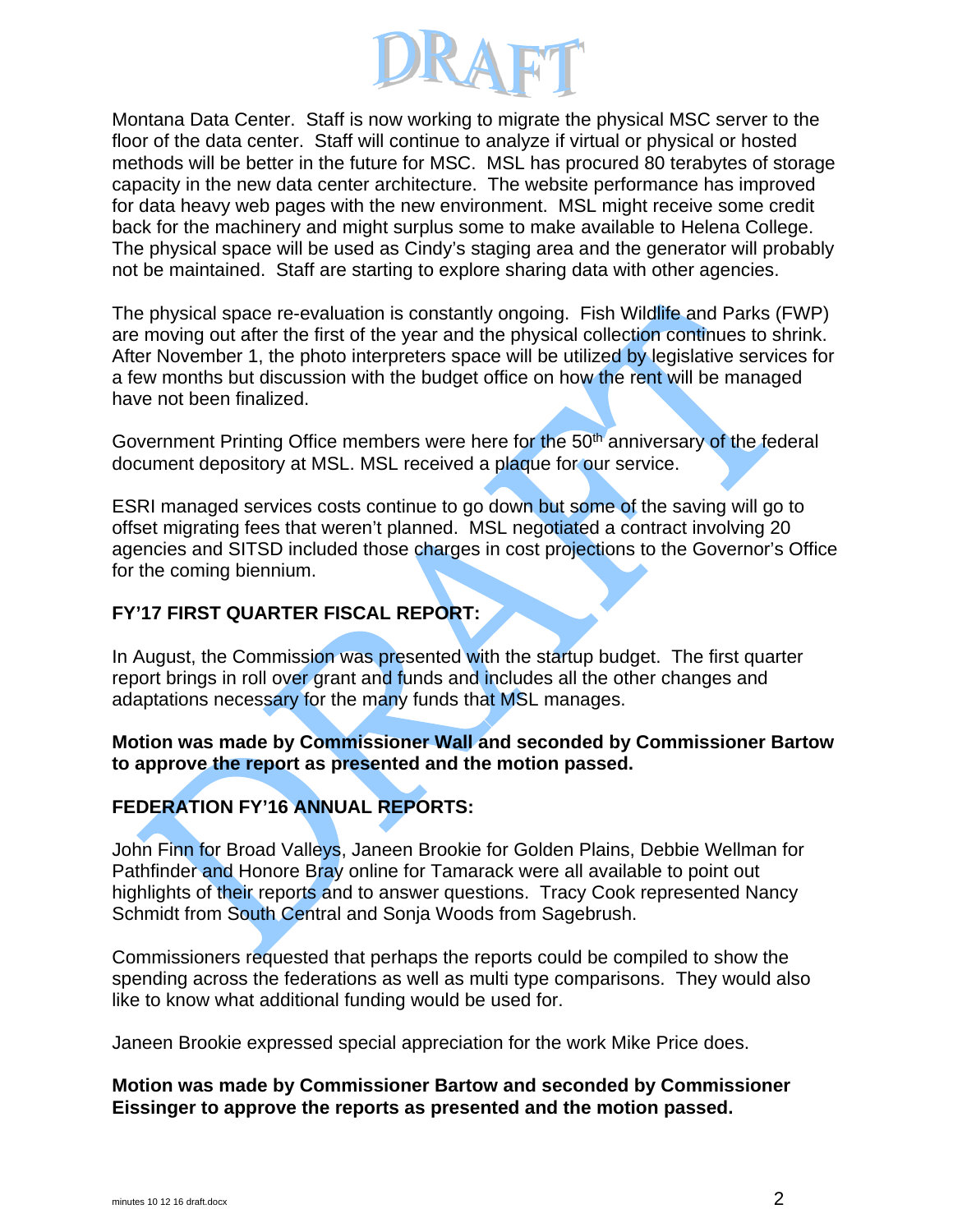

# **Meeting was recessed for lunch at 11:55 a.m. Reconvened at 12:16 p.m.**

#### **MONTANA NATURAL HERITAGE PROGRAM (NHP) MAPVIEWER OVERVIEW:**

Bryce Maxell gave an overview of the updated MapViewer web application found at http://mtnhp.org/mapviewer/.

# **STRATEGIC PLANNING PROCESS DISCUSSION & FY '17 COMMISSION WORK PLAN REVIEW:**

The LSTA 5-year evaluation is being conducted by Dr. Anthony Chow who was here in September for his internal visit. He will return for an external visit and will also be conducting a survey.

Tracy Cook, Cara Orban, and Bruce Newell all spoke briefly about the Research Institute for Public Libraries (RIPL) conference they attended. Tracy spoke on Samantha Becker's presentation of a triangle of goals focused on library values and some of the ways Tracy intends to use her model to move forward with MSL projects. Cara said it was very exciting and great timing for some of the things MSL is working on. Bruce commented that he got some ideas that helped in working on the strategic planning and heading into the legislative session. He would like a work session with the commission and strategic staff to discuss setting up strategic plan goals and directions.

The commissioners discussed where they are at with the strategic planning process and where they would like to move from here. Setting up task forces for reporting and funding will be tabled until the strategic plan itself is finalized. After the work session with the staff and as many commissioner as can come, the plan will be submitted to the broader library community and staff for comment and should be back as a final draft to the commission in December.

# **The work session will be held at 1:00 p.m. October 17.**

# **COMMISSION CALENDAR:**

Commissioner Kish attended Broad Valleys phone meeting. Tracy Cook and Jennie Stapp went to South Central. Commissioner Wall will attend the National State Geographic Information Council conference. Commissioner LaFromboise will attend the Network Advisory Council meeting as well as Commissioner Bartow who is the OPI representative to that meeting. Commissioner Newell will attend the Montana Land Information Advisory Council meeting. Tamarack Federation meeting will have Commissioner Wall attending. Commissioner LaFromboise will attend Pathfinder. Commissioner Newell and Jennie Stapp and Tracy Cook will attend Sagebrush.

# **OTHER BUSINESS/ANNOUNCEMENTS:**

The Montana Association of Geographic Information Professionals is having their fall meeting in Billings and Commissioner Wall will attend. The Montana Association of Counties midwinter meeting is held the middle of February.